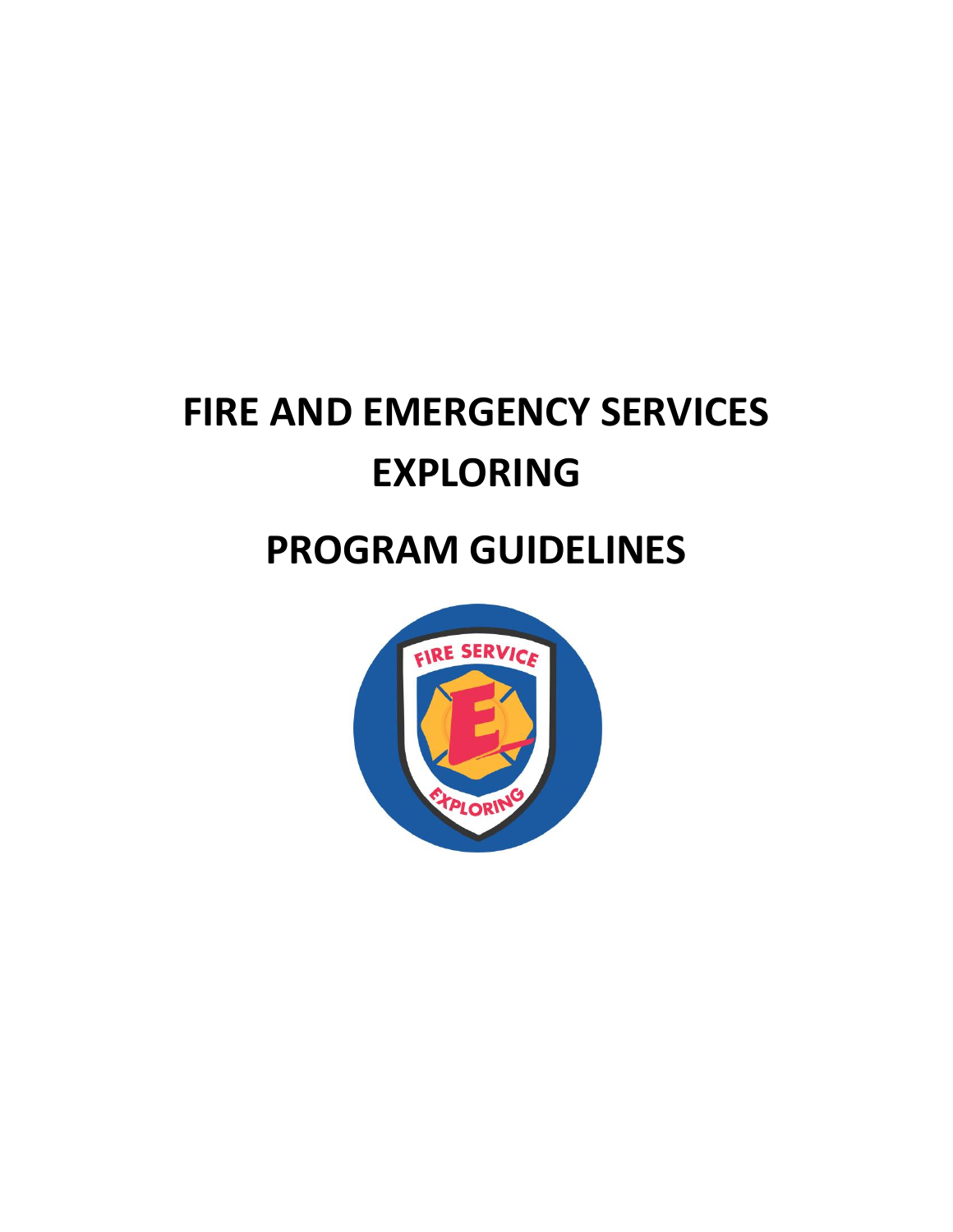### **FIRE AND EMERGENCY SERVICES EXPLORING PROGRAM POLICIES**

#### **1 Safety Issues**

There are some issues and hazards specific to Fire and Emergency Services Explorer programs that must be considered when organizing a post. These issues are fairly unique compared with other types of Explorer posts, being a direct result of the post's affiliation with the department and the potential for hazards.

Before engaging in any training activity or direct operational activities with the department, Exploring and/or department officials should investigate the legalities of Explorers participating in such activities. Most states have child labor laws that define what minors under the age of 18 may and may not participate in. Even though the individual may not be an actual member or employee of the department, these regulations may still apply. The following is a general list of guidelines that should be used for the formation of a post Explorer safety policy. As with any program, extremes of temperature, humidity, and other atmospheric conditions should be considered during any activity.

One issue that requires particular attention is what the Fire and Emergency Services Explorer will be allowed to do at the emergency scene. Many departments allow Explorers to respond on the apparatus with trained personnel. A solid policy must be established as to what the Explorer may and may not do once he or she arrives on the scene.

All policies must fit with departmental regulations, Learning for Life regulations, and state laws. All of these issues should be resolved in the post bylaws before Fire and Emergency Services Explorer activities begin. If you have any questions about the safety of an activity not listed, contact your local Learning for Life office.

- Explorers may not be substituted for trained personnel.
- Explorers must be equipped with personal protective equipment that is appropriate for the activity being done.
- Explorers may be mobilized only as a post, with required leadership. Explorers are not on call as individuals.
- Explorers who ride on apparatus or other department vehicles must be seated and must wear a seat belt.
- Explorers may not drive department vehicles.
- Explorers may not climb aerial ladders.
- Explorers may not climb ground ladders that exceed 35 feet in length, or not supported against a structure.
- Explorers may not enter or perform ventilation procedures on a burning structure.
- Explorers may not use any tools or gloves on energized electrical equipment.
- Explorers may not operate cutting torches.
- Explorers, 16 years of age or older, may operate hydraulic rescue tools or equipment. (see policy)
- Explorers may not handle life nets.

**Exceptions**: Using an official training facility, the use of aerial ladders with the appropriate safety equipment, and entering a controlled burn building is approved.